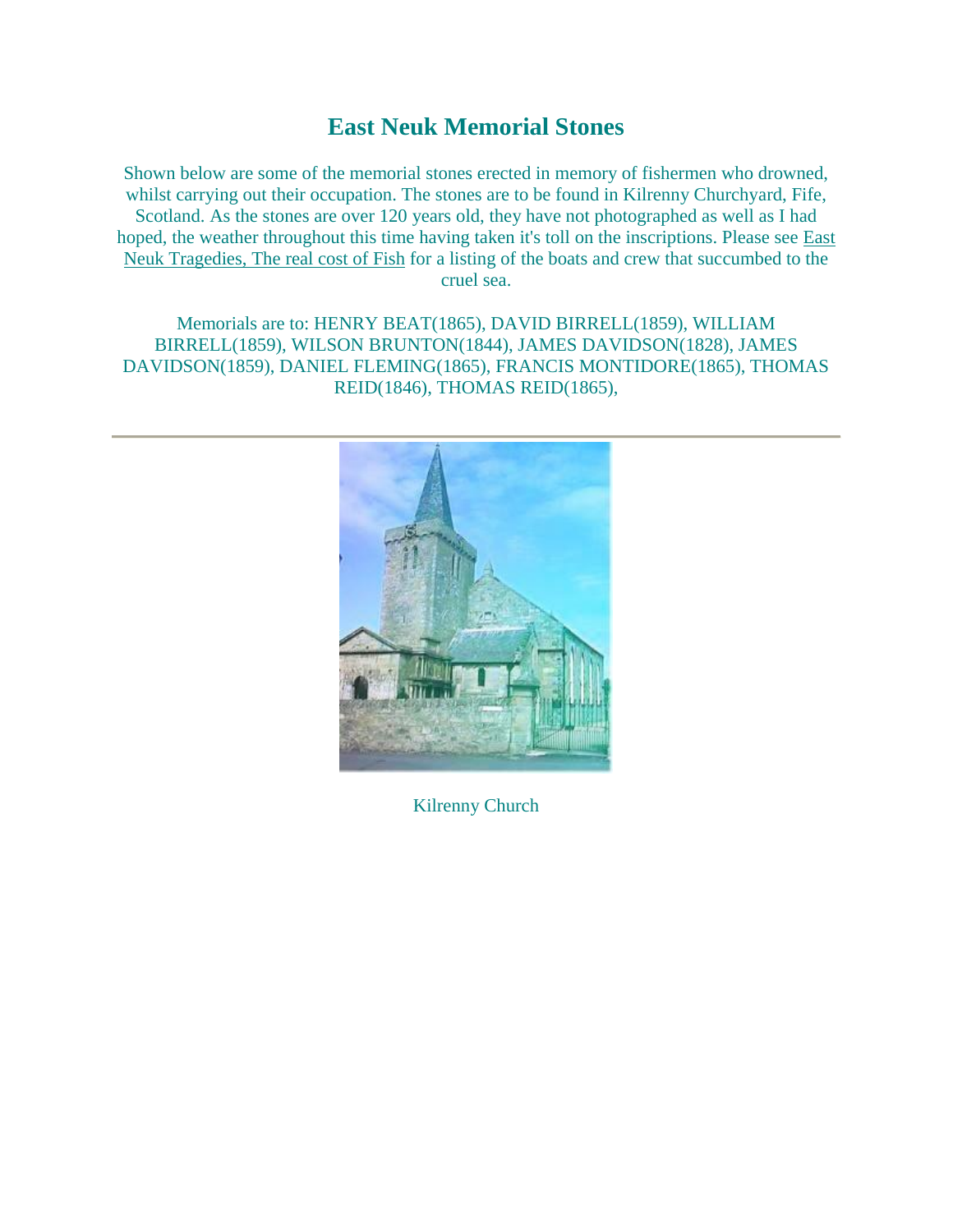

Inscription reads as follows: In memory of Agnes Birrell, Cellardyke, who died 25th February 1873 aged 68 years. JAMES DAVIDSON, her first husband was lost at sea 24 September 1828 aged 23 years. JAMES DAVIDSON their son was lost at sea 8th December 1859 aged 31 years. THOMAS REID, her second husband was lost at sea 22 April 1846 aged 41 years. THOMAS REID, their son was lost at sea 10th May 1865 aged 19 years

A few short years of evil past

-----------------

we reach the happy shore

where deathh divided friends, at last

shall meet to part no more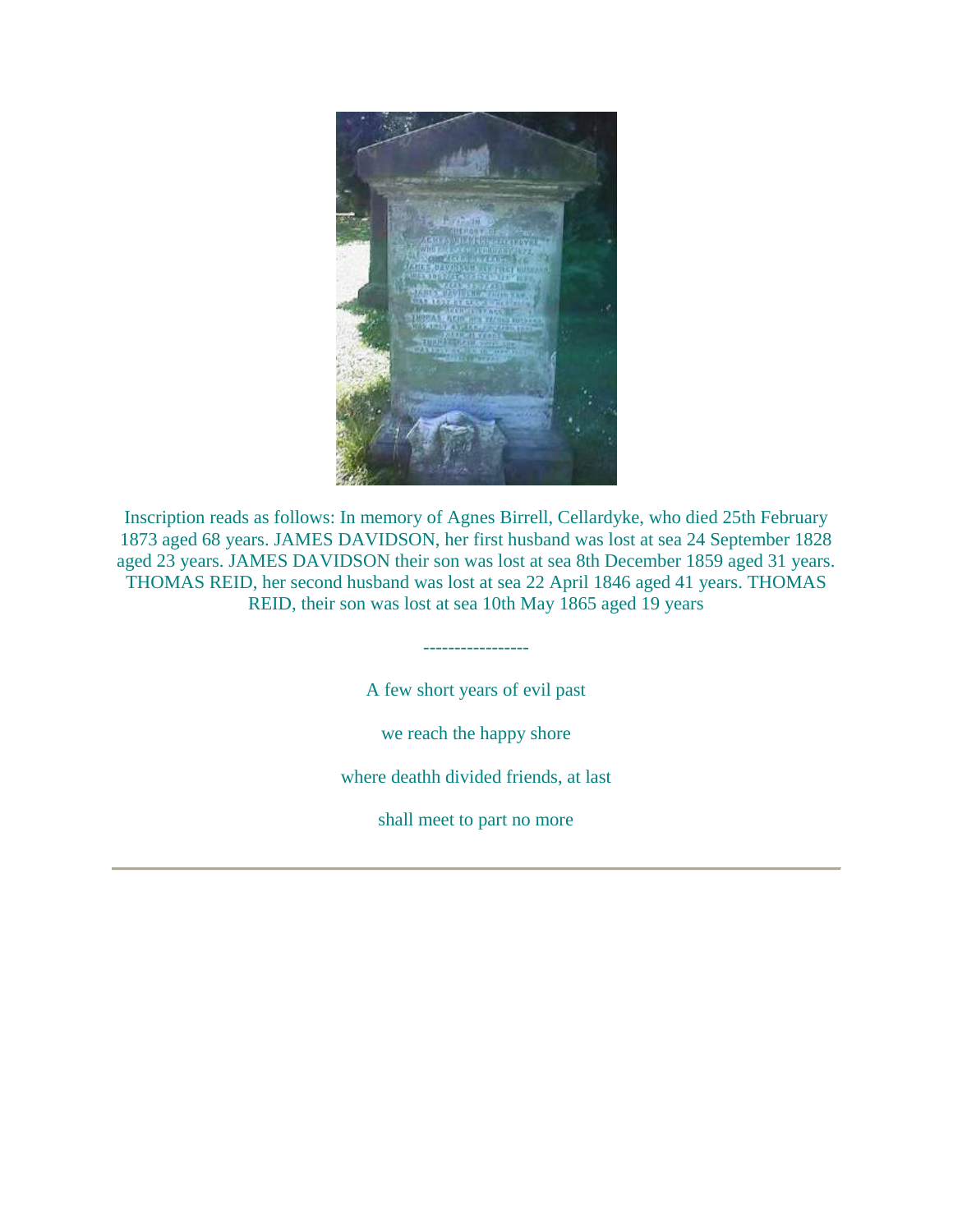

## WILSON BRUNTON Lost at sea 16 May 1844



Inscription reads as follows: Erected by James Birrell in memory of WILLIAM BIRRELL, his father who was drowned at sea 8th December 1859 aged 43 years. ELIZABETH WATSON his mother who died 11th November 1869 aged 52 years. Also their children DAVID who was drowned at sea 8th December 1859 aged 17 years. ROBERT who died 30th August 1870 aged 25 years. WILLIAM who died 25th July 1867 aged 17 years. HARRY who died 25th July 1852 aged 9 months. Also JAMES who died 27th December 1879 aged 24 years.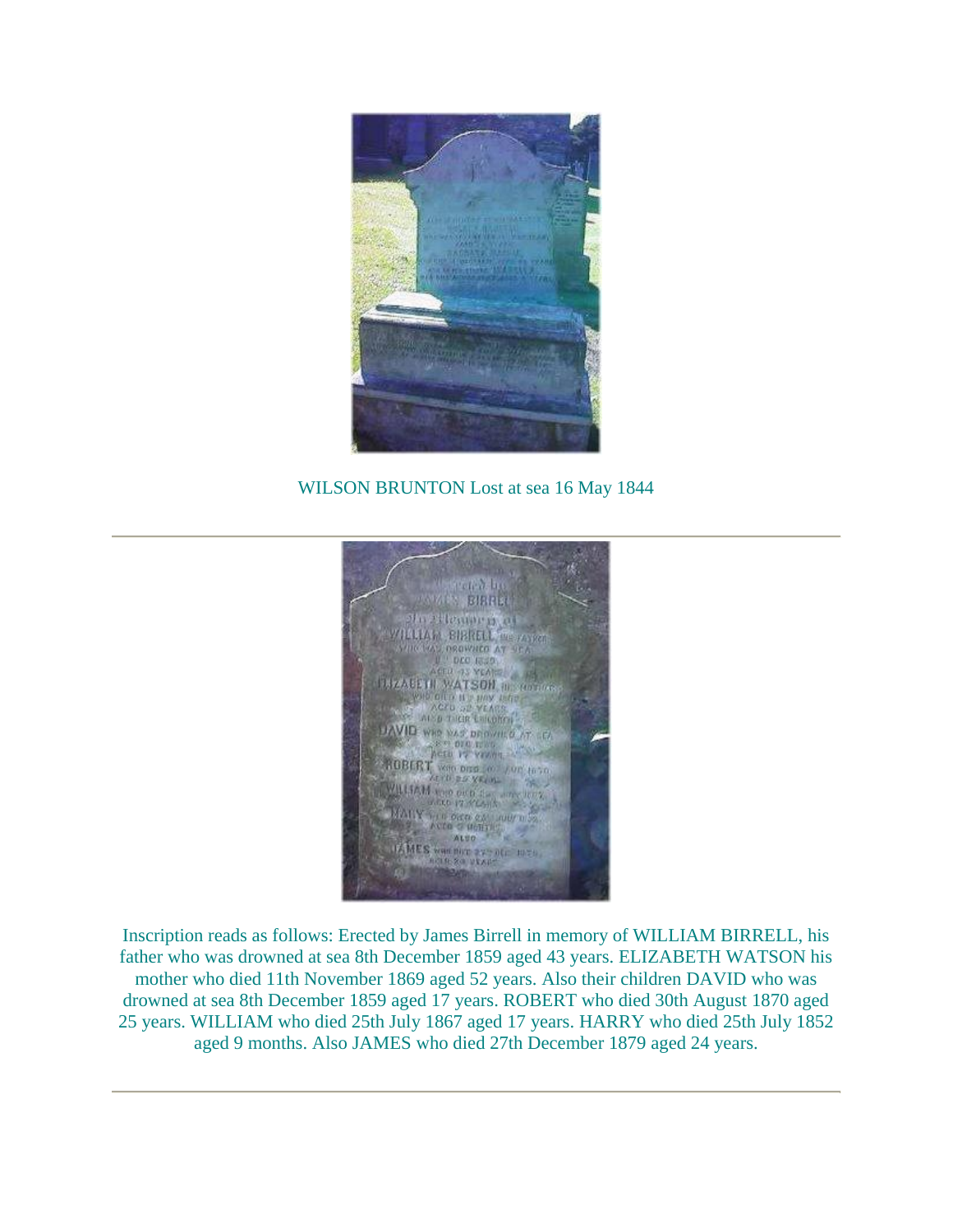

HENRY BEAT lost at sea 10 May 1865



DANIEL FLEMING lost at sea 10 May 1865